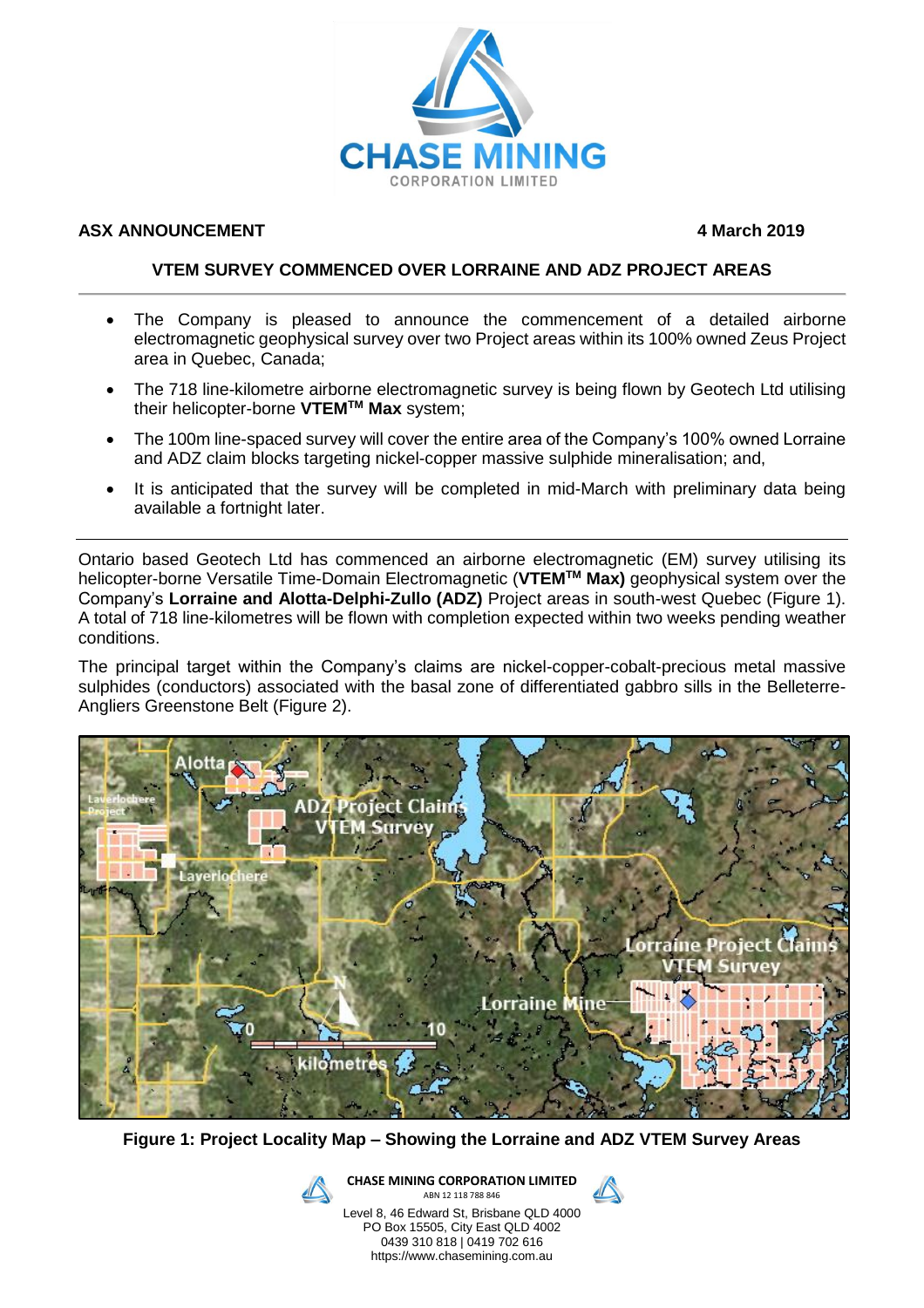

**Figure 2: Project Areas and Mineral Occurrences – Belleterre-Angliers Greenstone Belt** 

As previously reported (ASX: 12 February 2019) within the Lorraine Project area this VTEM survey will test the depth and strike extensions of the Lorraine Mine; confirm the modelled off-hole EM anomalies located in the hanging wall to the deposit; and, the extensive target gabbro bodies within the Lorraine claims (ASX: 9<sup>th</sup> January 2019).

With 100% coverage of the Lorraine claims at 100m line-spacing all the historic drill sites and nickel, gold and base metal targets and anomalies (Figure 3) will be evaluated by the VTEM survey which has a proven record of locating discrete conductors (massive sulphides) to depths of 300-400m.



**Figure 3: Lorraine Project Claims and Historic Mineralisation**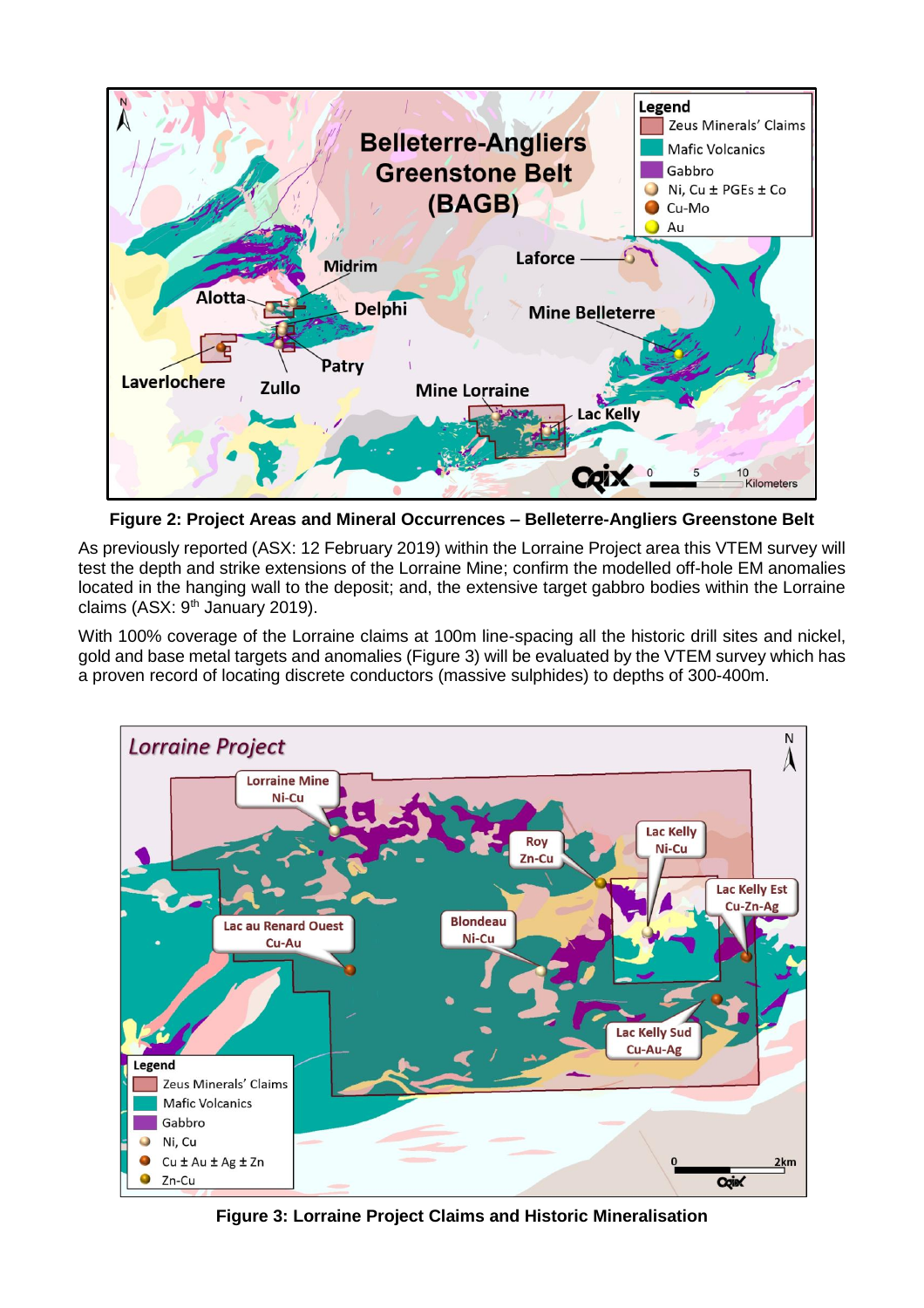At the Alotta-Delphi-Zullo (ADZ) Project diamond drilling outlined a substantial near surface (<50m) nickel-copper-cobalt-precious metal massive sulphides lens at the Alotta Prospect (ASX: 13th November 2018 and 7th January 2019). The VTEM survey will target the strike and depth extensions to the host gabbro body which is complexly folded (repeated) within the ADZ claims (ASX: 12 February 2019).

With 100% coverage of the ADZ claims at 100m line-spacing, the historic nickel prospects and anomalies as well the magnetic anomalies (Figure 4) will be evaluated by the VTEM survey.



**Figure 4: ADZ Claims and Prospects over TMI/1VD Image**

The compilation of historic geological, geophysical reports and drill data has resulted in the delineation of extensive prospective host gabbro sills within the Lorraine and ADZ claim blocks. The known nickelcopper deposits in the BAGB (Figure 2) exhibit basal massive sulphide mineralisation.

The **VTEMTM Max** system comprises a 35m diameter transmitter loop suspended 40m below the helicopter with an internal receiver loop (Figure 5). The magnetometer is also suspended below the helicopter.

The contract with Geotech Ltd includes the production of standard set of maps and figures including a 3D bedrock resistivity image. In addition to the EM data the survey includes magnetic data (TMI and Vertical Derivative) and a Digital Terrain Model. The Company will use consultants to undertake the detail modelling of the survey data.

The Company continues to review other opportunities to augment its recent acquisition of the Zeus tenements in Quebec, which will be its main exploration focus commencing with this VTEM survey. The market will be kept informed of any developments.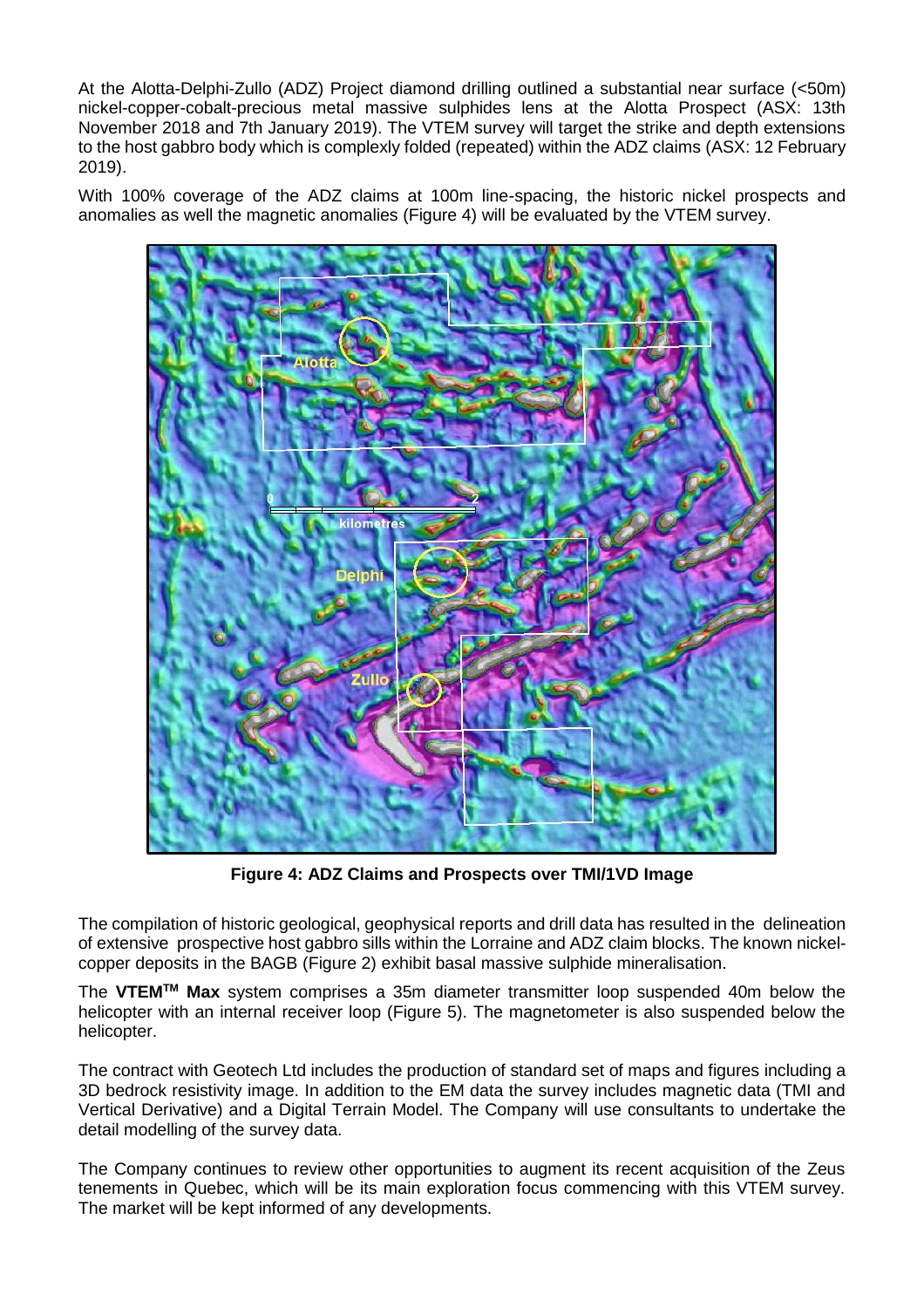

**Figure 5: VTEMTM Max System deployed over the Zeus Project Areas**

The Company's Executive Chairman Dr Leon Pretorius and Director Martin Kavanagh are currently in Canada to meet with the Company's exploration consultants Orix Geoscience to plan and schedule the 2019 field programme including drilling based on the VTEM survey results. The ALS laboratory in Sudbury was visited in order to review their standard QA/QC procedures and discuss on-going analytical requirements. The recently drilled Alotta Project core which is in secure storage in Larder Lake was inspected and mineralised samples collected for minerographic and petrographic studies. Unfortunately, adverse weather conditions closed access tracks to the Lorraine Mine area and the Alotta site.

The Directors will also attend the internationally acclaimed Toronto PDAC conference during which they will be meeting with Quebec Government officials, the Zeus tenement (claim) management consultants and also address statutory requirements for its 100% owned Canadian subsidiary Zeus Olympus Sub Corp.